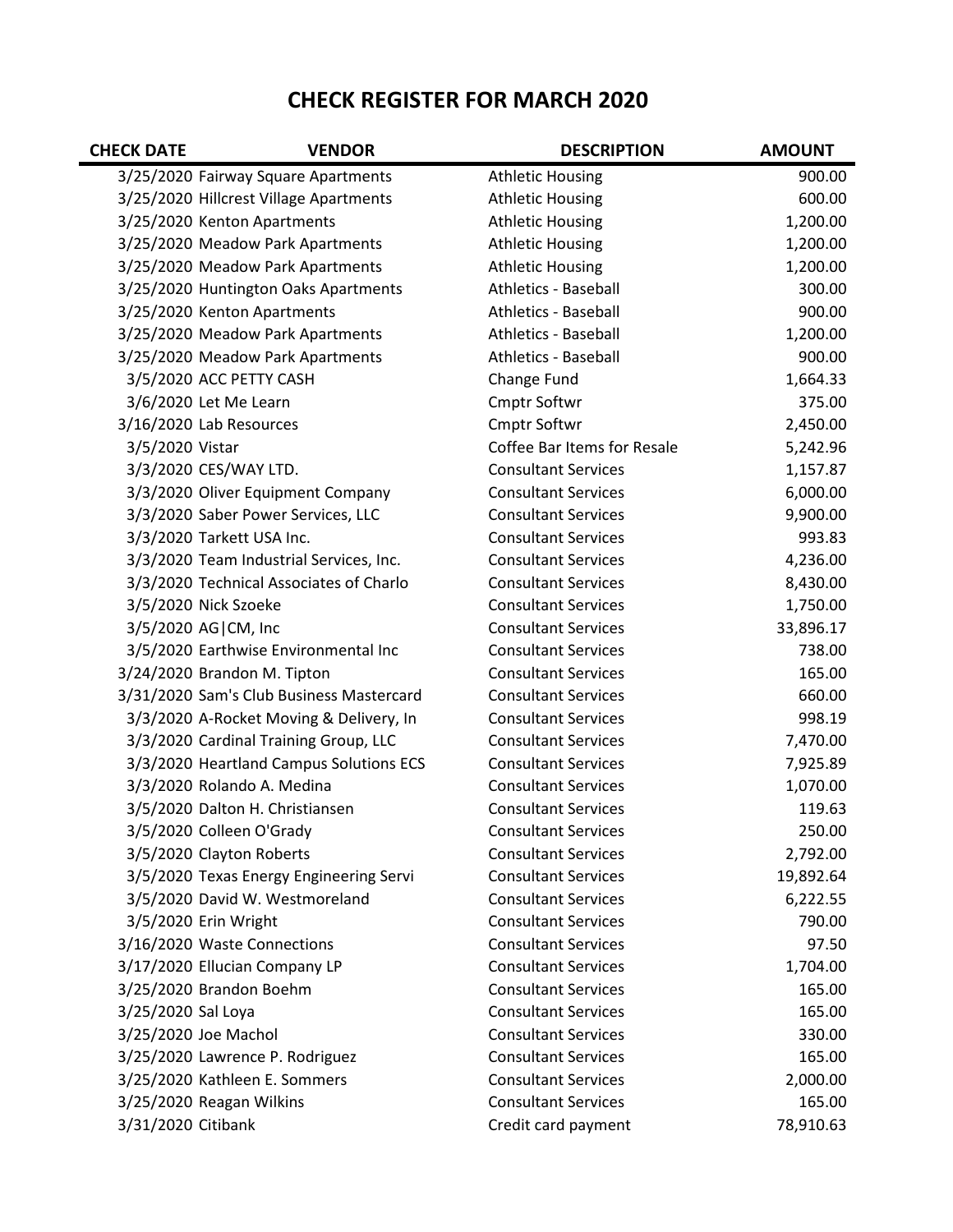| 3/25/2020 Amazon Capital Services Inc    | Credit payment             | 4,480.79   |
|------------------------------------------|----------------------------|------------|
| 3/25/2020 Office Depot Business Services | Credit payment             | 8,961.88   |
| 3/30/2020 TXU Energy                     | Electricity                | 47,676.39  |
| 3/3/2020 Xerox Business Solutions South  | Equip Maint/Rentl          | 866.57     |
| 3/16/2020 Konica Minolta                 | Equip Maint/Rentl          | 507.01     |
| 3/3/2020 Magnum Custom Trailer MFG Co,   | Equipment                  | 96,693.00  |
| 3/5/2020 MGM Turf Inc.                   | <b>Field Maintenance</b>   | 300.00     |
| 3/5/2020 Federal Express                 | Freight                    | 209.25     |
| 3/19/2020 Federal Express                | Freight                    | 291.61     |
| 3/25/2020 UPS                            | Freight                    | 309.17     |
| 3/30/2020 US Bank Voyager Fleet Systems  | Fuel                       | 1,254.79   |
| 3/30/2020 Center Point Energy            | Gas                        | 2,402.52   |
| 3/30/2020 Center Point Energy            | Gas                        | 65.04      |
| 3/30/2020 Center Point Energy            | Gas                        | 271.38     |
| 3/30/2020 Proenergy Partners Lp          | Gas                        | 2,779.03   |
| 3/30/2020 Arthur J Gallagher Risk Manage | Inst'l Insurance           | 433,108.85 |
| 3/6/2020 Suretec Insurance Company       | Inst'l Insurance           | 50.00      |
| 3/6/2020 Galveston County Daily News     | <b>Library Periodicals</b> | 234.00     |
| 3/5/2020 CI Sport                        | Miscellaneous              | 760.15     |
| 3/5/2020 Herff Jones Llc                 | Miscellaneous              | 248.45     |
| 3/5/2020 Mccoy Health Science Sup        | Miscellaneous              | 207.35     |
| 3/5/2020 Pasadena Sporting Goods         | Miscellaneous              | 1,410.00   |
| 3/19/2020 Herff Jones Llc                | Miscellaneous              | 839.06     |
| 3/5/2020 Apperson, Inc.                  | Miscellaneous              | 414.96     |
| 3/5/2020 Roaring Spring Blank Book Comp  | Miscellaneous              | 815.64     |
| 3/5/2020 Pens, Etc. Inc.                 | Miscellaneous              | 1,008.70   |
| 3/5/2020 Ingram Book Company             | New Books                  | 83.00      |
| 3/5/2020 Quant Systems Inc Dba Hawkes L  | <b>New Books</b>           | 1,370.00   |
| 3/5/2020 Redshelf Inc                    | <b>New Books</b>           | 3,205.23   |
| 3/31/2020 East Congregation of Jehovah's | Other A/R                  | 1,035.00   |
| 3/3/2020 JD Palatine, LLC                | Personnel Actions/Other    | 4.20       |
| 3/25/2020 Cindy Page                     | Postage                    | 76.11      |
| 3/25/2020 Veronica L. Smith              | Postage                    | 54.45      |
| 3/3/2020 Region XIV Umpires Association  | <b>Student Travel</b>      | 900.00     |
| 3/5/2020 BSN-Collegiate Pacific          | <b>Student Travel</b>      | 1,005.72   |
| 3/3/2020 Awards Etc.                     | Supplies                   | 98.00      |
| 3/3/2020 Elliott Electric Supply Inc     | <b>Supplies</b>            | 634.27     |
| 3/3/2020 O'Reilly Auto Parts             | <b>Supplies</b>            | 12,364.23  |
| 3/3/2020 Presidio Networked Solutions G  | <b>Supplies</b>            | 2,638.35   |
| 3/5/2020 Kristitch Designs               | Supplies                   | 905.00     |
| 3/5/2020 The Kroger Company              | <b>Supplies</b>            | 4,166.01   |
| 3/5/2020 Lee Oil Company                 | <b>Supplies</b>            | 728.75     |
| 3/5/2020 O'Reilly Auto Parts             | Supplies                   | 158.94     |
| 3/5/2020 Vimeo Inc                       | <b>Supplies</b>            | 2,388.00   |
| 3/6/2020 O'Reilly Auto Parts             | Supplies                   | 295.74     |
| 3/16/2020 Industrial Materials Corp.     | <b>Supplies</b>            | 2,490.18   |
| 3/16/2020 Mark's Plumbing Parts          | Supplies                   | 721.99     |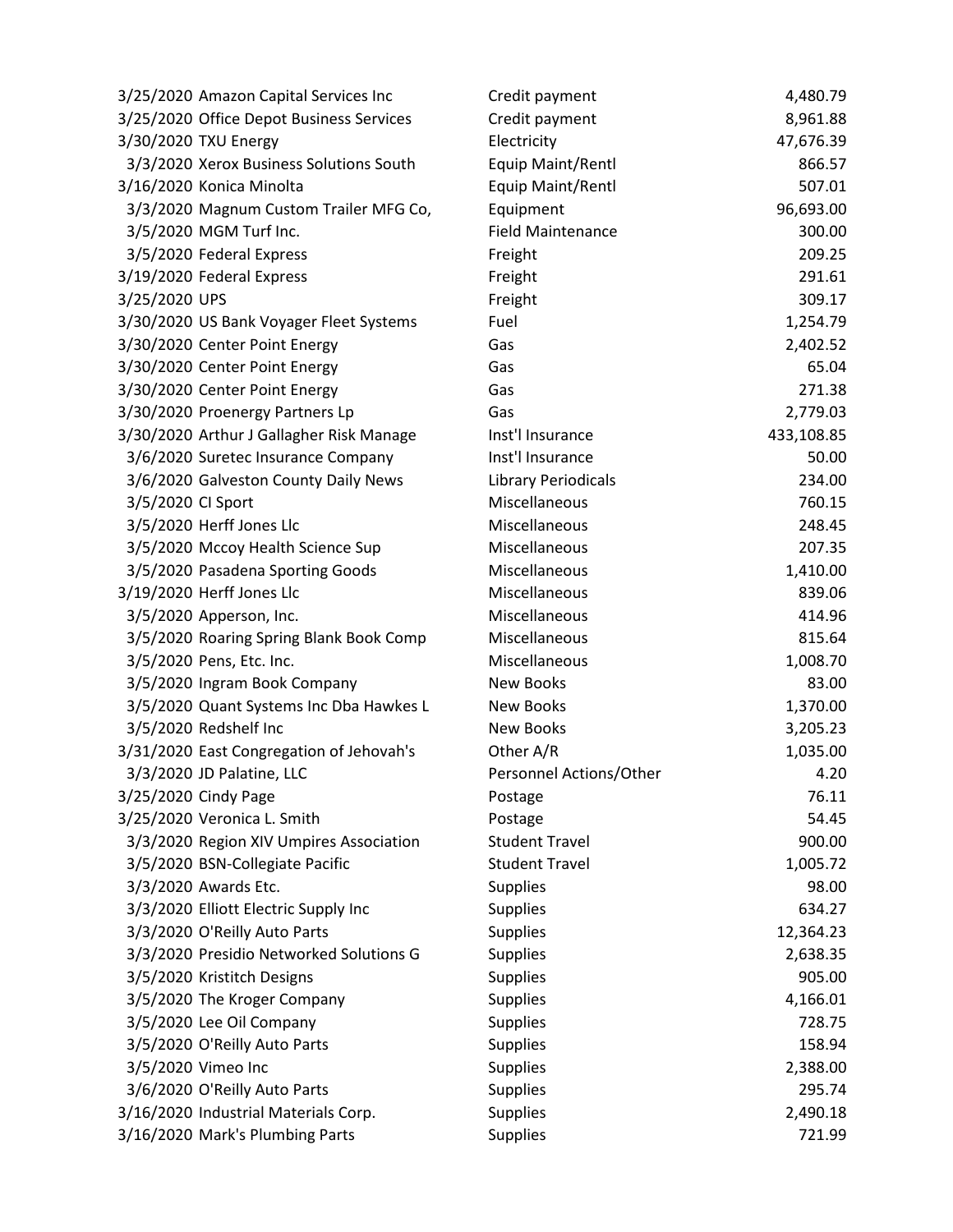|                   | 3/31/2020 Leslie Bartosh                | <b>Supplies</b>                  | 12.76     |
|-------------------|-----------------------------------------|----------------------------------|-----------|
| 3/3/2020 CDWG     |                                         | Supplies                         | 3,997.00  |
| 3/3/2020 Cop Stop |                                         | <b>Supplies</b>                  | 188.00    |
|                   | 3/3/2020 Dell Marketing LP              | <b>Supplies</b>                  | 875.74    |
|                   | 3/3/2020 Flinn Scientific               | <b>Supplies</b>                  | 676.52    |
| 3/3/2020 Grainger |                                         | <b>Supplies</b>                  | 135.96    |
|                   | 3/3/2020 Precision Delta Corp           | <b>Supplies</b>                  | 2,310.00  |
|                   | 3/3/2020 Premier Home + Hardware + Lumb | <b>Supplies</b>                  | 25.00     |
|                   | 3/3/2020 Texas Department of Family and | <b>Supplies</b>                  | 115.00    |
|                   | 3/3/2020 Verizon Wireless               | <b>Supplies</b>                  | 378.39    |
|                   | 3/5/2020 Alvin Flowers                  | <b>Supplies</b>                  | 75.00     |
|                   | 3/5/2020 B & H Photo                    | <b>Supplies</b>                  | 397.95    |
|                   | 3/5/2020 Brazoria Industrial Laundry Co | Supplies                         | 12.25     |
|                   | 3/5/2020 Cintas Corporation No 2        | <b>Supplies</b>                  | 77.12     |
|                   | 3/5/2020 Joe's Barbeque Co              | <b>Supplies</b>                  | 350.30    |
|                   | 3/5/2020 Organization for Associate Deg | <b>Supplies</b>                  | 100.00    |
|                   | 3/5/2020 Pollock Paper Distributors     | <b>Supplies</b>                  | 505.39    |
|                   | 3/5/2020 VWR International LLC          | Supplies                         | 854.12    |
|                   | 3/6/2020 Michelle Bradford              | <b>Supplies</b>                  | 52.36     |
|                   | 3/6/2020 Building Maintenance Consultan | Supplies                         | 154.35    |
|                   | 3/6/2020 Jay Burton                     | Supplies                         | 357.68    |
|                   | 3/6/2020 Central Welding Supply Inc.    | <b>Supplies</b>                  | 255.20    |
|                   | 3/6/2020 Elsevier-Hesi                  | <b>Supplies</b>                  | 2,100.00  |
|                   | 3/6/2020 VWR International LLC          | <b>Supplies</b>                  | 1,089.85  |
| 3/16/2020 CDWG    |                                         | <b>Supplies</b>                  | 131.72    |
|                   | 3/16/2020 Flinn Scientific              | <b>Supplies</b>                  | 1,500.00  |
|                   | 3/16/2020 Home Depot                    | <b>Supplies</b>                  | 3,198.88  |
|                   | 3/19/2020 Armadillo Clay and Supplies   | <b>Supplies</b>                  | 5,743.96  |
|                   | 3/5/2020 HEB Credit Receivables-Dept. 3 | Supplies-TDCJ                    | 290.73    |
|                   | 3/6/2020 Brazoria County Appraisal Dist | <b>Tax Coll Fees</b>             | 33,726.25 |
| 3/5/2020 AT&T     |                                         | Telephone                        | 2,702.58  |
| 3/17/2020 AT&T    |                                         | Telephone                        | 66.95     |
|                   | 3/6/2020 Sharmeal Archie                | <b>Travel Advances</b>           | 16.18     |
|                   | 3/6/2020 Christina Maartens             | <b>Travel/Prof Development</b>   | 124.52    |
|                   | 3/24/2020 Christal Albrecht             | <b>Travel/Prof Development</b>   | 197.85    |
|                   | 3/24/2020 Patrick Sanger                | <b>Travel/Prof Development</b>   | 67.55     |
|                   | 3/3/2020 Association of Higher Educatio | <b>Travel/Prof Development</b>   | 85.00     |
|                   | 3/6/2020 Jessica Ranero-Ramirez         | <b>Travel/Prof Development</b>   | 144.32    |
|                   | 3/24/2020 Edmund D. Luquette, III       | <b>Travel-Fac Dual Credit</b>    | 294.42    |
|                   | 3/24/2020 Alexander Marriott            | <b>Travel-Fac Dual Credit</b>    | 377.20    |
|                   | 3/24/2020 Elizabeth McLane              | <b>Travel-Fac Dual Credit</b>    | 96.83     |
|                   | 3/25/2020 Ashlea Massie                 | <b>Travel-Fac Dual Credit</b>    | 72.11     |
|                   | 3/24/2020 Johanna M. Hume               | <b>Travel-Prof Devel Faculty</b> | 524.55    |
|                   | 3/24/2020 Alexander Swiger              | <b>Travel-Prof Devel Faculty</b> | 768.93    |
|                   | 3/6/2020 Nancy Fitzgerald               | <b>Travel-Prof Devel Faculty</b> | 1,309.33  |
|                   | 3/25/2020 Ian Baldwin                   | <b>Travel-Prof Devel Faculty</b> | 664.92    |
|                   | 3/25/2020 Cindy Dalmolin                | <b>Travel-Prof Devel Faculty</b> | 294.54    |